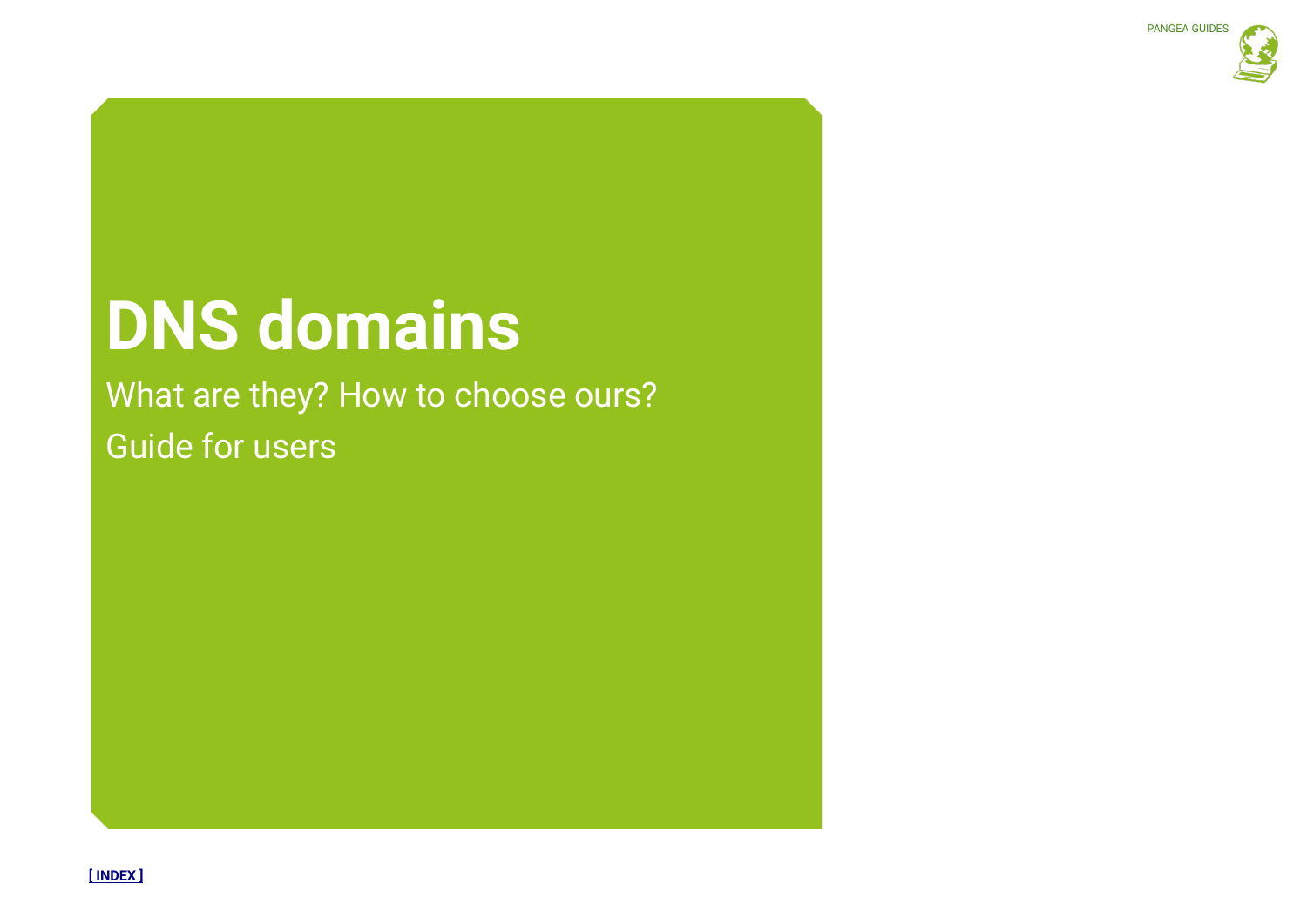# **Contents**

- **1. What is a domain?**
- **2. Domains and their levels**
- **2.1. How is the syntax of a domain name?**
- **2.2. Top-level domains**
- **3. Second-level and lower-level domains**
- **4. Tips for choosing a top-level domain**
- **5. Management and maintenance**
- **6. Additional information**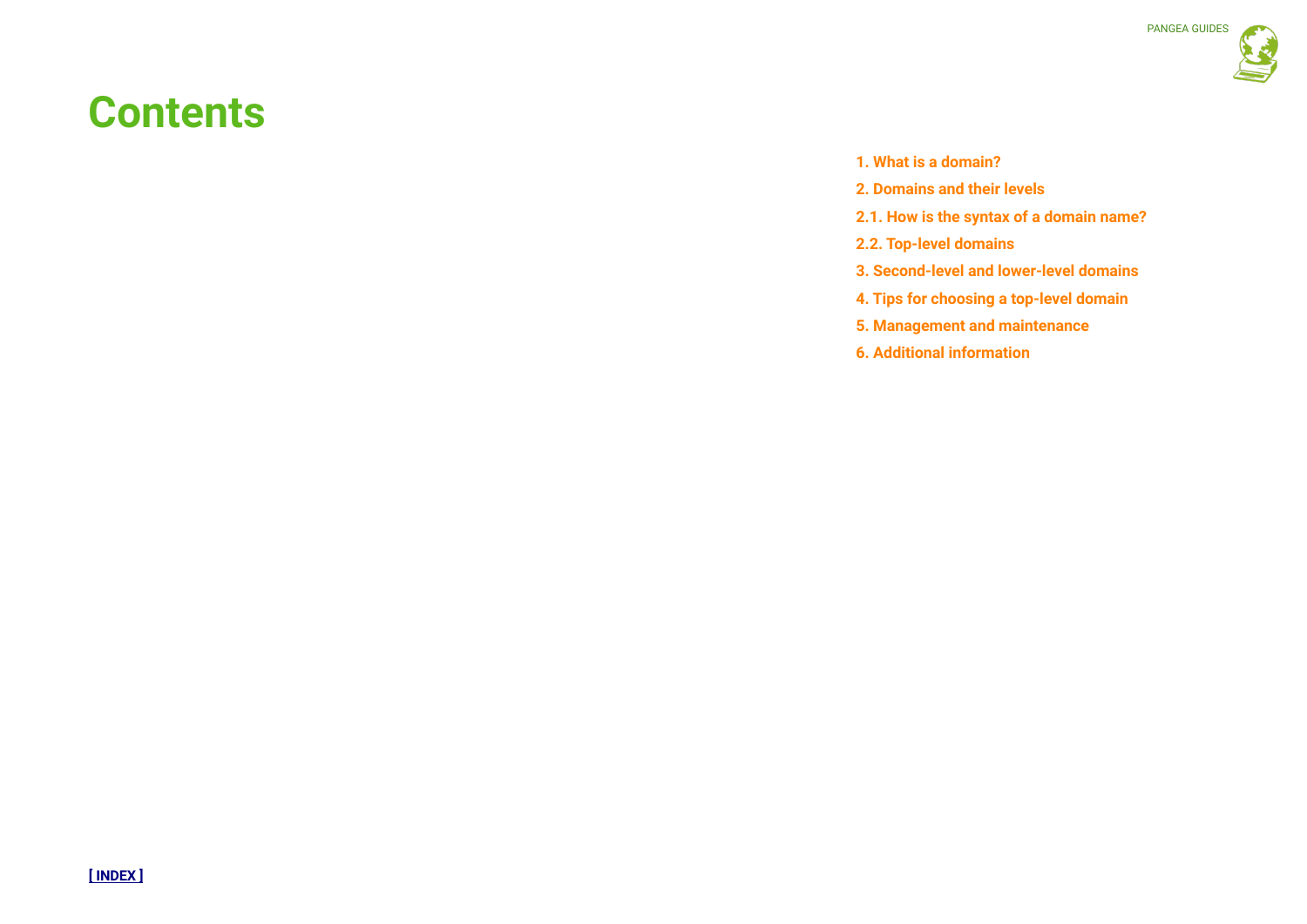# **WHAT IS A DOMAIN? 1**

A domain name is an identification string that defines a domain of administrative autonomy, authority, or control on the Internet. **Simplifying, an Internet domain is a unique name that defines "something" on the Internet. This "something" can be a server, a web page, an application, etc.** (Example: something.mydomain.org). A domain name generally identifies a zone, an organisation, or a server computer that hosts a website or the website itself.

The primary purpose of the domain name system (DNS – Domain Name System) is to facilitate access to resources. The most common resource is the translation between understandable and easy-to-remember names (http://www.pangea.org/) and the IP address of the resource on the Internet (109.69.8.145).

From a less technical point of view, a domain name is your name on the Internet; it serves to identify you uniquely and unequivocally. It allows you to identify all your services on the Internet (in your web pages, email addresses, distribution lists, or other applications that you can use on the Internet) under the same name *(something.mydomain.org)*. This domain name gives you an "identity" and allows Internet users to communicate with you easily and conveniently. Thus, it is recommended that the domain name you choose has to do with the name of your entity, your project... so that the relationship is clear, that it be easy to write and memorise and that it be as short as possible, among other things.



**What is an IP address?**

IP stands for "Internet Protocol" or Internet Protocol. This protocol is used for network devices to communicate with each other on the Internet. TCP, UDP, DNS, HTTP, and SMTP are other communication protocols.

The IP protocol assigns a unique address to each device that tries to communicate on the Internet; that is, it identifies the device on the network. The IP address has a 4-digit numerical format; each can be between 0 and 255, and the digits are separated by a period. An IP address could be: 63.145.212.34

There are two types of IP addresses: public and private.

 $\rightarrow$  More details in section 6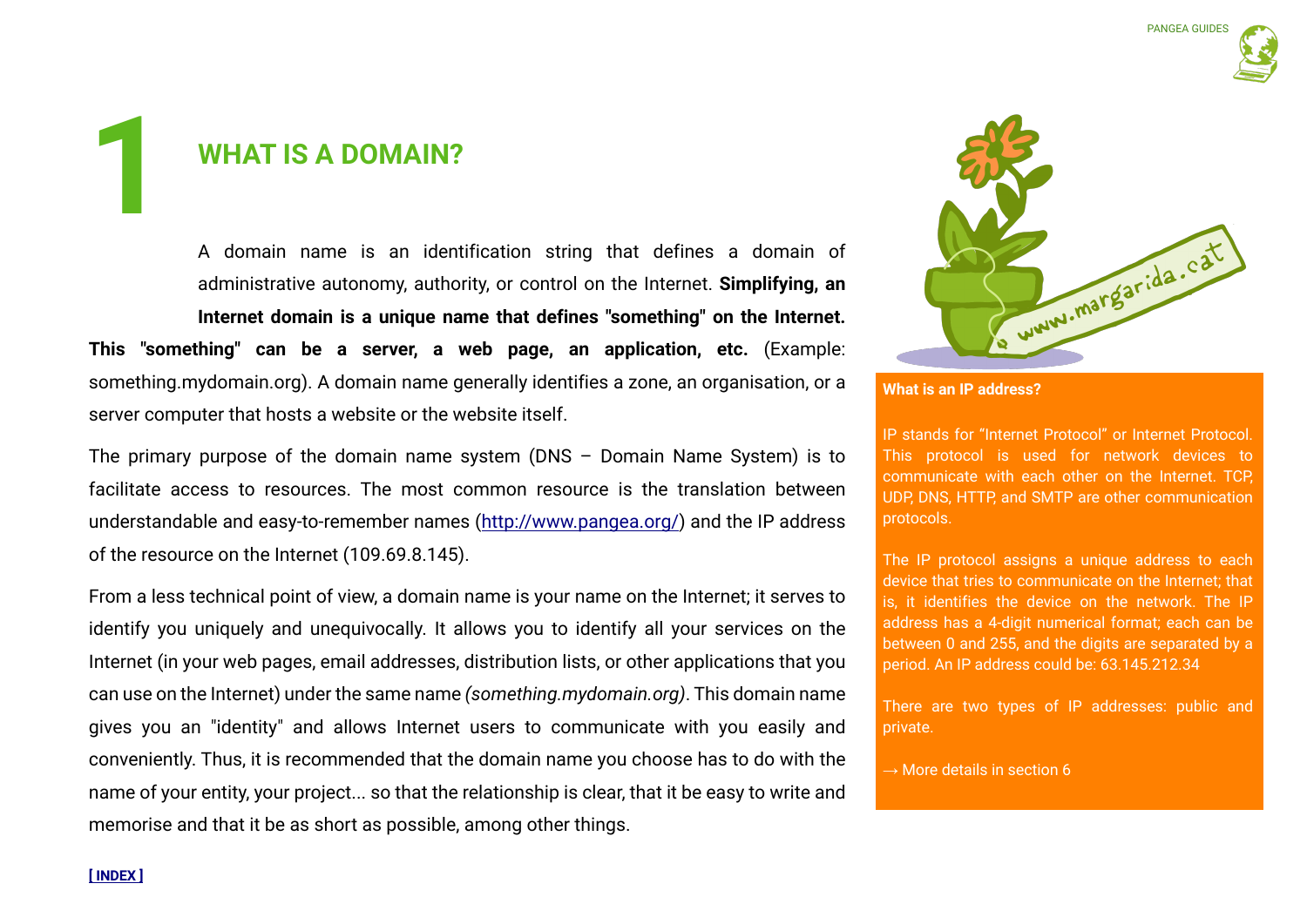Besides giving you an "identity", domains have other interesting uses. For example, it makes it possible for any (network) service to move from one place to another on the Internet, even if the change means that it has a different IP address. In other words, if you have the domain that identifies you on the Internet, you can change your internet service provider without changing your email address or website address. Your domain goes with you to your new internet service provider, who will be able to configure them with your domain, and no visitor will notice the difference. It would be equivalent to the portability of telephone numbers. You can change your company and port your number, so you don't lose it and don't have to give a new phone number to all your contacts.

The registration of these domain names, or simply domains, is usually managed by **domain registrars**. These companies or entities sell their registration services to the public and act as wholesalers to create them in a public registry. Domain name **registrants**, that is, you, are called domain owners. Owning a domain means having the exclusive right to use it on the Internet as long as you maintain "ownership" of this domain. The domains are registered for annual periods, and as long as the owner renews the payment for this domain annually, he will continue to enjoy the exclusive use.

In principle, there is freedom regarding domain registration. Anyone can register any domain they want as long as it is available. Despite this, trade and intellectual property/trademark laws affect these registrations, which means that if the *cocacola.es domain* is free, I can register it for my use. However, a legion of lawyers from the trademark owner won't take long to "come for me" because they have rights over it. There are agile mechanisms to resolve disputes and assign a DNS domain name to whoever has rights over it.

**Registry:** A domain name registry is an organisation that manages top-level domain names. They create these domains at the DNS authority (ICANN), set the rules for that domain name, and work with registrars to sell domain names to the public. For example, VeriSign manages the .com name registry.

**Registrar:** This is a reputable organisation, like Gandi.net, that sells domain names to the public. They can sell domains from various generic top-level domains (gTLDs) such as .com, .net and .org, or country code domains (ccTLDs) such as .us, .ca and .eu.

**Registrant:** The person or company that registers a domain name. Registrants can manage their domain name settings through their registrar. When changes are made to the domain name, your registrar will communicate the changes to the registry so that it is updated in the registry's database. When you register a domain name, you become a registrant!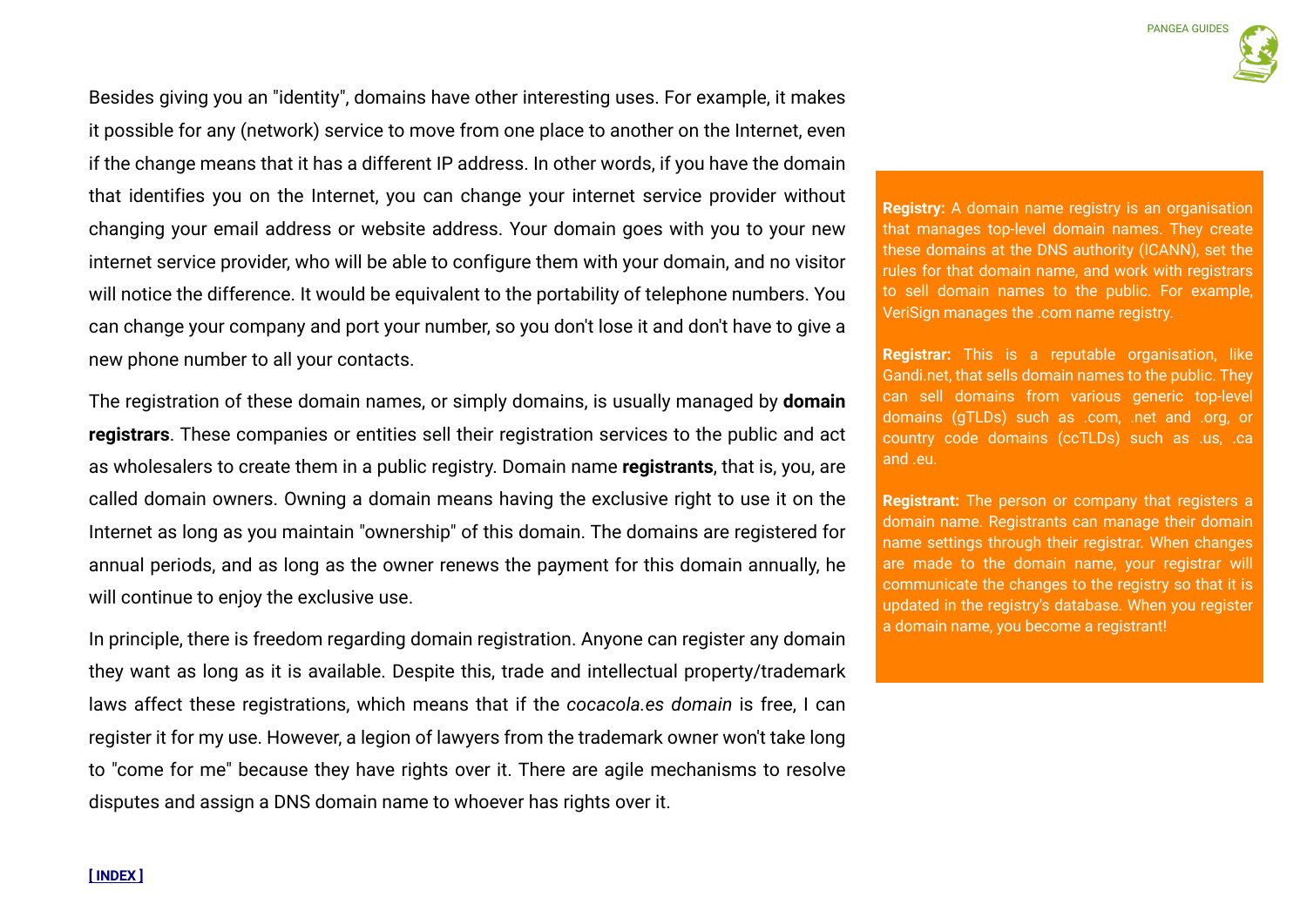Anyone can register their domains in one of the existing domain name registrars. In the case of Pangea, we usually register and manage domain registrations on behalf of our partners. In this case, we act in the role known as "resellers". By doing so and taking care of the domain registrations of our partners, we obtain more beneficial prices by volume for all partners in the registration fees. We carry out the administrative and technical procedures to facilitate the use of the domains to the partners so that they should not deal with or miss renewals, checks and verifications.



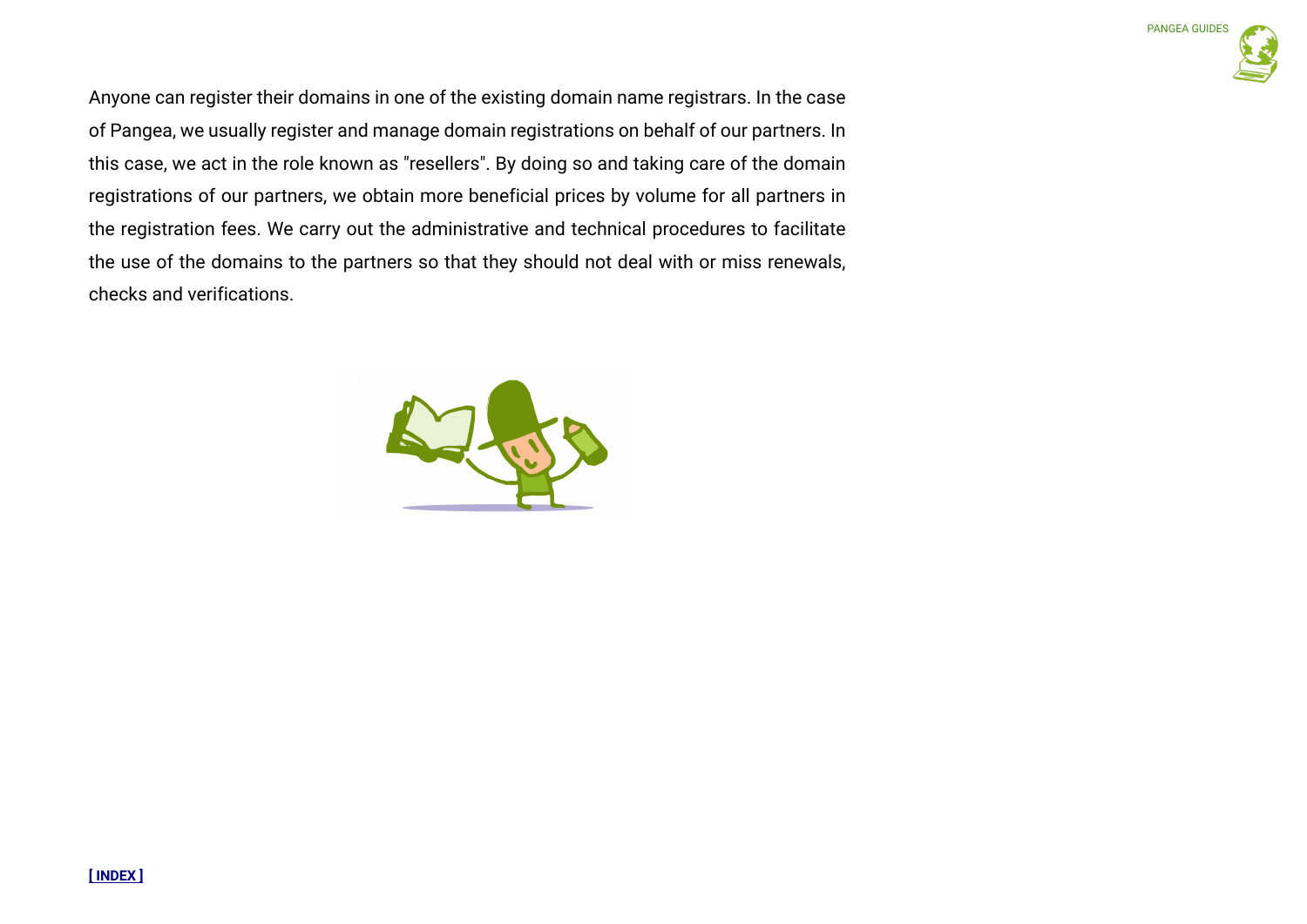# **THE DOMAINS AND THEIR LEVELS 22 THE DOMAINS AND THEIR LEVELS**<br> **22 THE DOMAINS AND THEIR LEVELS**<br>
Domain names must follow the rules and procedures of the domain name<br>
(CNO) Contains and the rules and procedures of the domain name<br>
(CNO) Contains a s

Domain names must follow the rules and procedures of the domain name system (DNS). Once a name is registered in the DNS under a top-level domain (TLD), it is an active domain name.

Domain names have a hierarchical structure. They are organised into subordinate levels (called subdomains) of the DNS root domain, which has no text name and is represented by a ".". The top-level names include generic ones (gTLDs), such as *com*, *info*, *net*, *edu* and *org*, and country ones such as *es, fr, pt, it,* etc. (ccTLDs). Below these first-level domains of the DNS hierarchy are the second (*pangea.org.*) and third-level domain names (*fesbal.org.es*) open to reservation by people or organisations that want to offer resources on the Internet, such as websites.

# **2.1 How is the syntax of a domain name?**

A domain name consists of one or more parts, also called labels, concatenated and separated by dots, for example, *www.pangea.org*.

The final dot indicates the root and can be omitted. The rightmost label corresponds to the Top-Level Domain (TLD). For example, the domain name *www.pangea.org* belongs to the toplevel domain *org*.

hierarchical naming system for devices connected to IP networks such as the Internet or a private network. This system associates various information (called resources) with domain names assigned to each participant. Its most important function is to "translate" human-readable names into IP addresses associated with devices connected to the network to locate and communicate with these computers on the Internet.

The **DNS** service uses data distributed in a distributed and hierarchical way that associates domain names on the Internet with values such as IP addresses. Although you can associate different types of information with each name, the most common uses are mapping domain names to IP addresses and locating email servers for each domain.

The **mapping** of names to IP addresses is the most well-known function of DNS. For example, if the IP address of the Pangea website is 109.69.8.145, most people reach this computer by specifying www.pangea.org and not the IP address. In addition to being easier to remember, the name is more stable since the numerical address could change for many reasons without you having to change the website's name.

Let's say that the DNS is an excellent **directory service** that allows you to communicate easily and comfortably on the Internet by names instead of numbers, which can also change more often.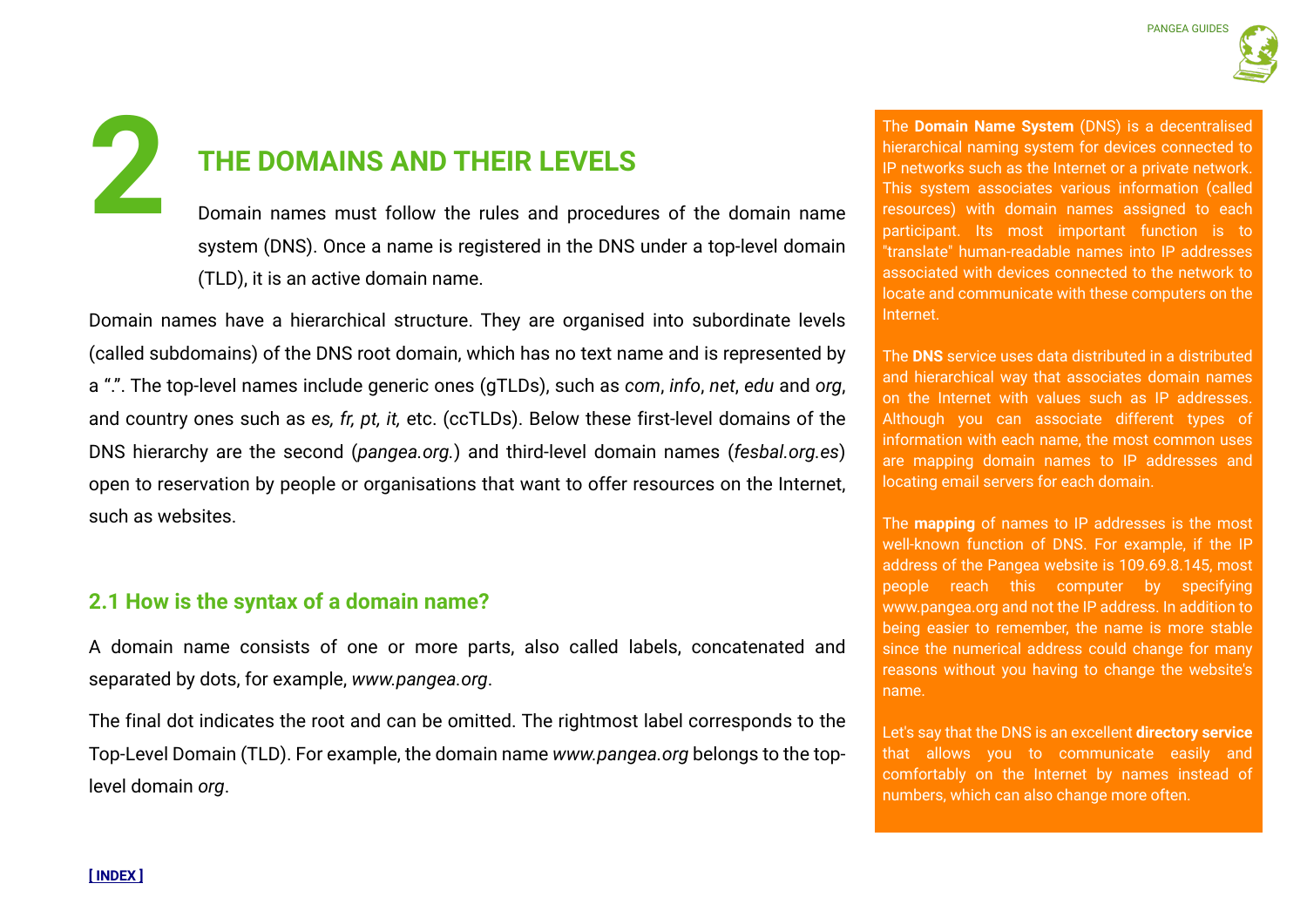The domain hierarchy descends from right to left in the name. Each label on the left specifies a subdivision or subdomain of the domain on the right. For example, the Pangea *tag specifies a subdomain of the org* domain, and *www* is a tag to create *www.pangea.org*, a name of the *pangea.org domain* that corresponds to the web server.

# **2.2 Top-level domains**

When the Domain Name System was devised in the 1980s, the namespace was divided into two main top-level groups. Country domains (ccTLDs) are based on the ISO-3166 two-letter territory codes. These are the domains *.es* for Spain, *.fr* for France, and *.ad* for Andorra.

In addition, a group of seven generic top-level domains (gTLDs) representing categories of names and organisations were initially implemented. These were the *gov*, *edu*, *com*, *mil*, *org*, *net* and *int domains*.

These two types of Top-Level Domains (TLDs) are the top-level Internet domain names. Toplevel domains form the DNS root zone of the Name System. Every domain name ends with a top-level domain tag.

Since then, the growth of the Internet has brought with it the need to expand the number of generic top-level domains available to accommodate more countries or more generic topics, which allows expanding the number of registrable domains and better specifying the scope of each domain.

At ICANN's 32nd International Public Meeting in Paris in 2008, ICANN initiated a new TLD naming policy to take a significant step toward introducing new generic top-level domains.

# **Number of characters**

Each tag contains 1 to 63 characters of the basic ASCII alphabet. The empty tag is reserved for the root domain.

A fully qualified domain name cannot exceed a total length of 253 ASCII characters in its textual representation.

When names with non-ASCII letters are used, the name may look strange if the application does not interpret it correctly. This mechanism is called IDN. For example, the .cat domain allows registering domains with specific Catalan letters, such as fundació.cat

# **Device (Host) – A record**

A device name with an A *(Address)* record in DNS is a DNS name that has at least one associated IP address. For example, the domain names www.pangea.org and pangea.org have associated with the address of the device that provides the Pangea web service.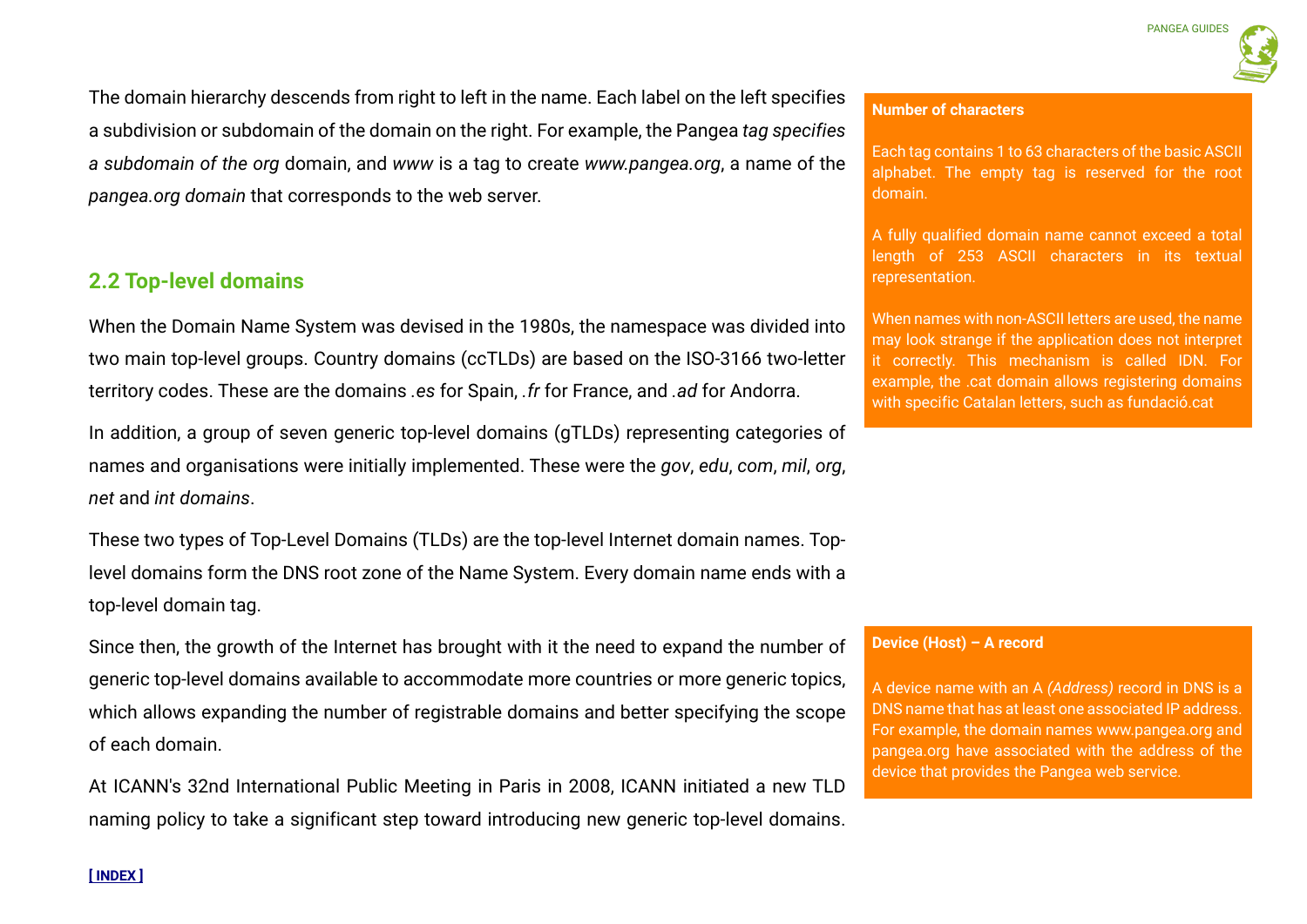**PANGEA GUIDE** 

**IANA - Internet Assigned Numbers Authority -**

# *https://www.iana.org/domains*

IANA is the entity that oversees the global allocation of IP addresses, autonomous systems, DNS domain name root servers, and other resources necessary for Internet protocols. It is currently part of the ICANN organisation.

Initially, IANA was managed by one person, Jon Postel of the University of Southern California (USC), until ICANN was created to take over under a contract from the US Department of Commerce.

**ICANN - Internet Corporation for Assigned Names and Numbers -**

## *https://www.icann.org/es*

The Internet Corporation for Assigned Names and Numbers is a non-profit organisation created in 1998 to take over tasks previously performed by the IANA and manage the DNS. Its headquarters is in California.

ICANN is an organisation that operates internationally and is responsible for managing IP addresses, service identifiers, managing the DNS domain system and its root servers.

 $\rightarrow$  More details in section 6

This program provides for the availability of many new domains and a new application and implementation process, with a very high registration cost (starting at \$185,000). Observers believed that the new rules could result in the registration of hundreds of new top-level domains. In 2012, the program began and received 1,930 applications. By 2016, the milestone of 1,000 active gTLDs was reached. Since then, new TLDs have appeared, such as *.ong, .ngo, .coop, .cat, .news* and a long etc., which accommodate all kinds of generic topics.

The Internet Assigned Numbers Authority (IANA) maintains an annotated list of DNS root zone domains *(https://www.iana.org/domains/root/db)*. The list of TLD domains available for registration can also be found on the websites of domain registrars.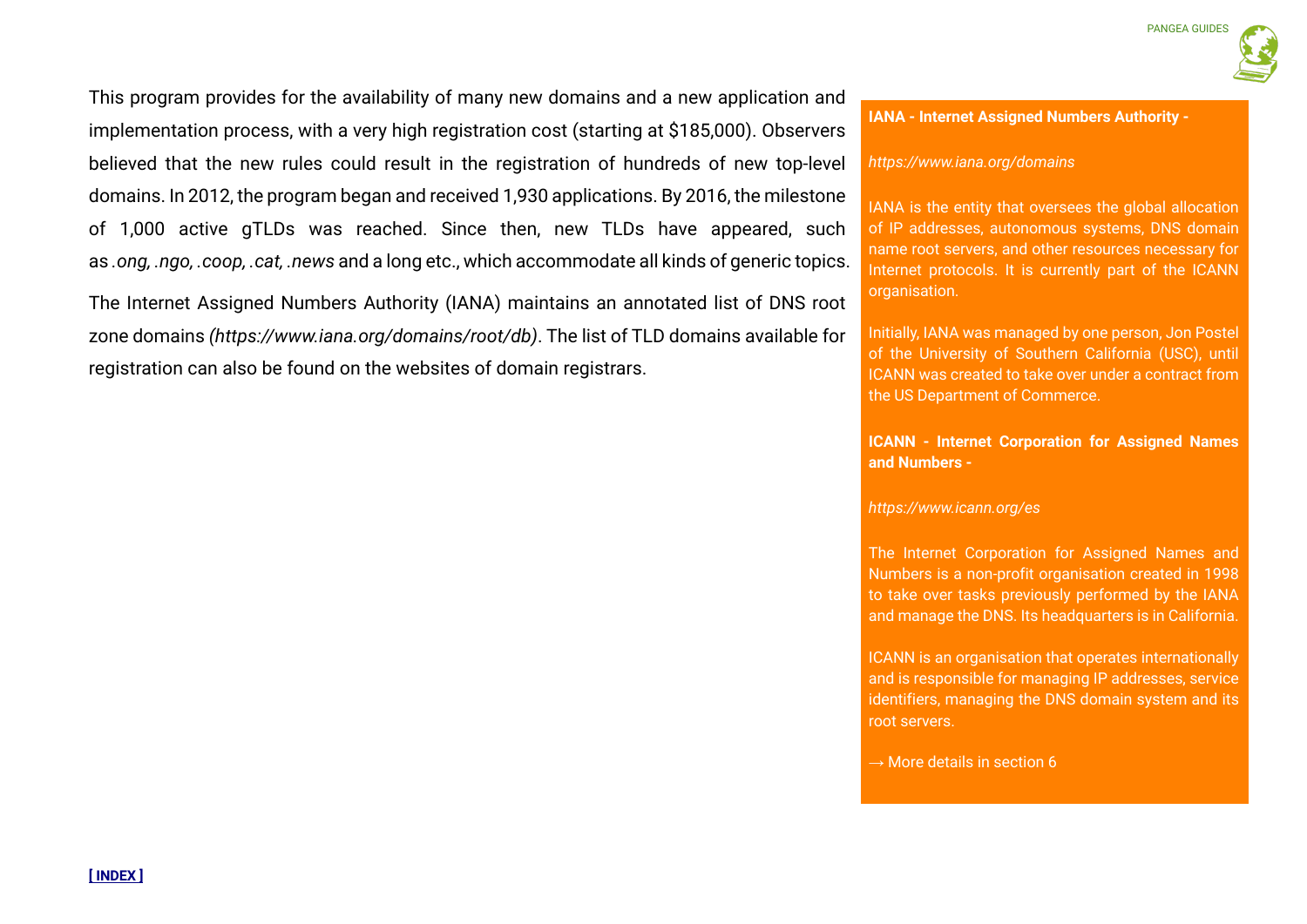# **SECOND-LEVEL AND LOWER-LEVEL DOMAINS 3**

Below the top-level domains in the naming hierarchy are second-level domains (SLDs). These are the names to the left of *.org, .net,* and the other top-level domains. For example, in the *pangea.org domain*, Pangea is the second-level domain.

Third-level domains go to the left of a second-level domain. There may be fourth and fifthlevel domains, and so on. An example of a working domain name with four levels of tags is *www.grups.pangea.org*, the Pangea Mailman administration website. Each label is separated by a dot (dot). *www is* said to be a record of *grups.pangea.org* and *grups* a subdomain of *pangea.org*. In general, subdomains are domains that are subordinate to your primary domain.

Second-level (or lower-level) domains are often created based on the name of the entity, association or project. For example, *pangea.org* corresponds to the name with which we have registered our entity.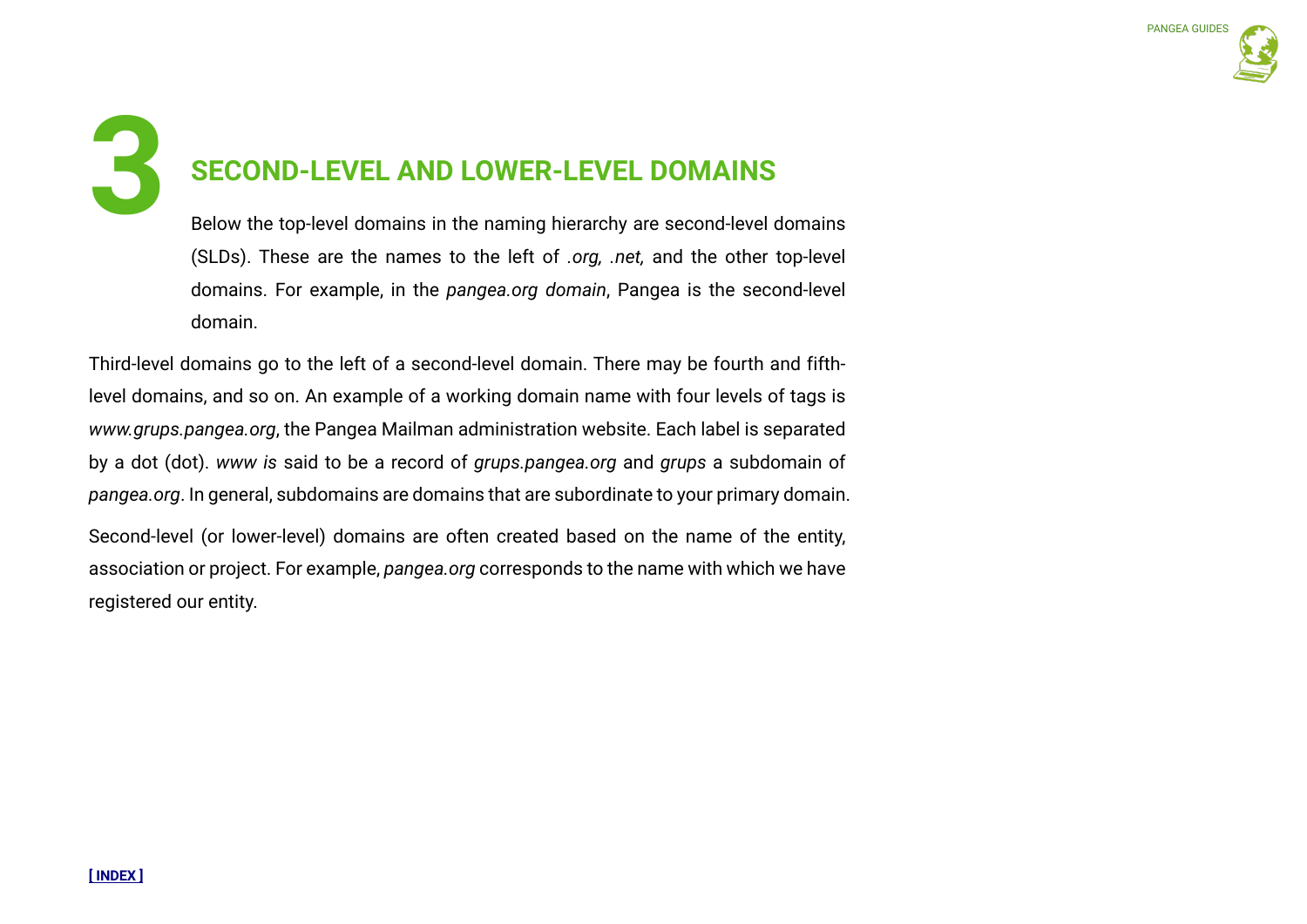Below this level, the next one can designate a server or a group. Therefore, *ftp.pangea.org*  designates the FTP server, *www.pangea.org* designates the web server, and *mail.pangea.org*  designates the mail server, each one performing only that function and instead, *grups.pangea.org* groups the services related to mailing lists.

Cummo-Pangea (C. org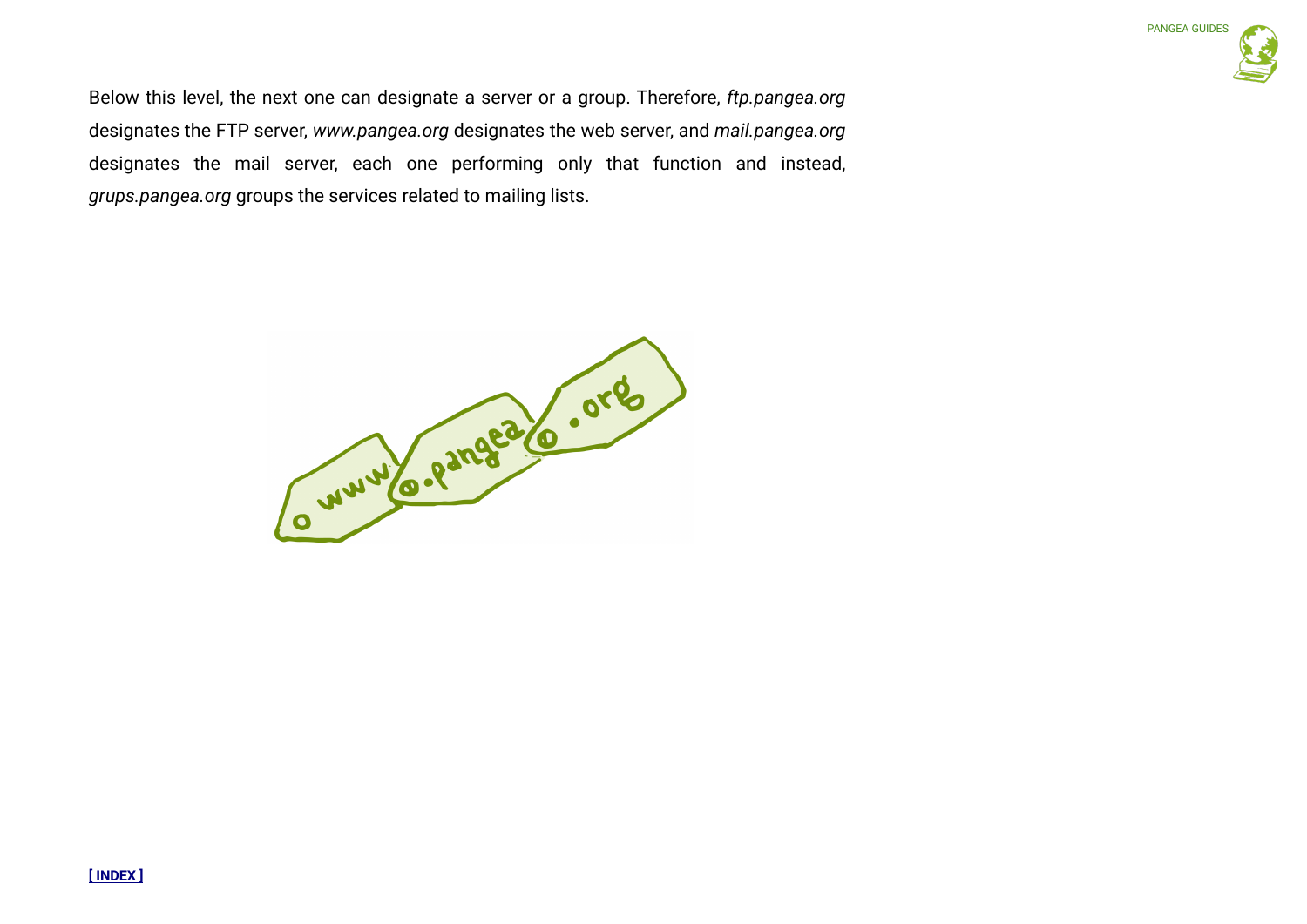# **TIPS FOR CHOOSING A TOP-LEVEL DOMAIN**

As we have seen before, hundreds of top-level domains represent numerous themes or areas of use and regional areas. **4 A TOP-LEVEL DOMAIN**<br>As we have seen before, hundreds of top-level domains represent numerous<br>themes or areas of use and regional areas

There are so many that we can be overwhelmed when it comes to deciding which top-level domain we want to register our domain. That is why we want to leave you with some practical advice below so that you can choose the first level or zone for your domain by your activity, values and principles.

If you are a non-profit association, **.org** is for you. It is one of the first to be created and is widely used for all kinds of "organisation" sites. The benefits of these domains finance the Internet Society (ISOC.org) that coordinates the development of the Internet.

In contrast, the first level, **.com,** is generic for "for-profit" commercial activities. The *.com* is the first area that was sold on the Internet and, due to this and other circumstances, unfortunately, it has become a bit generalised for all kinds of sites. But that it is one of the most widespread, and that it is popular, or that it sounds more familiar to us does not mean that it is the one that best represents us. Nor does it imply that it is better than others in terms of search engine positioning. About "search engine optimisation" (known as SEO for its acronym in English -Search engine optimisation-), there are many factors and actions that we can do to contribute to its improvement. To a large extent, these have to do with the programming code, the design and the contents of our website. For example, it helps to create quality content, that our page loads fast, that its structure and design are functional

When you type a web address or any domain name (for example, www.pangea.org) into your browser or any internet application, your device sends a request to look up the IP address of that website. Although it is an encrypted website (HTTPS), traditionally, this request is sent to the DNS servers as clear text, usually from your Internet access provider. This makes it easier for third parties to see which websites you access.

Instead, **DNS over HTTPS (DoH)** works more securely. The name to be resolved is sent to a DoH-compliant DNS server over an encrypted HTTPS connection. This prevents third parties from seeing which websites you access.

DoH improves privacy by hiding domain name lookups from anyone listening on a public Wi-Fi network, your internet service provider, or anyone on your local network. DoH, when activated, ensures that your access network cannot collect and take advantage of personal information related to your access to domains and services on the Internet.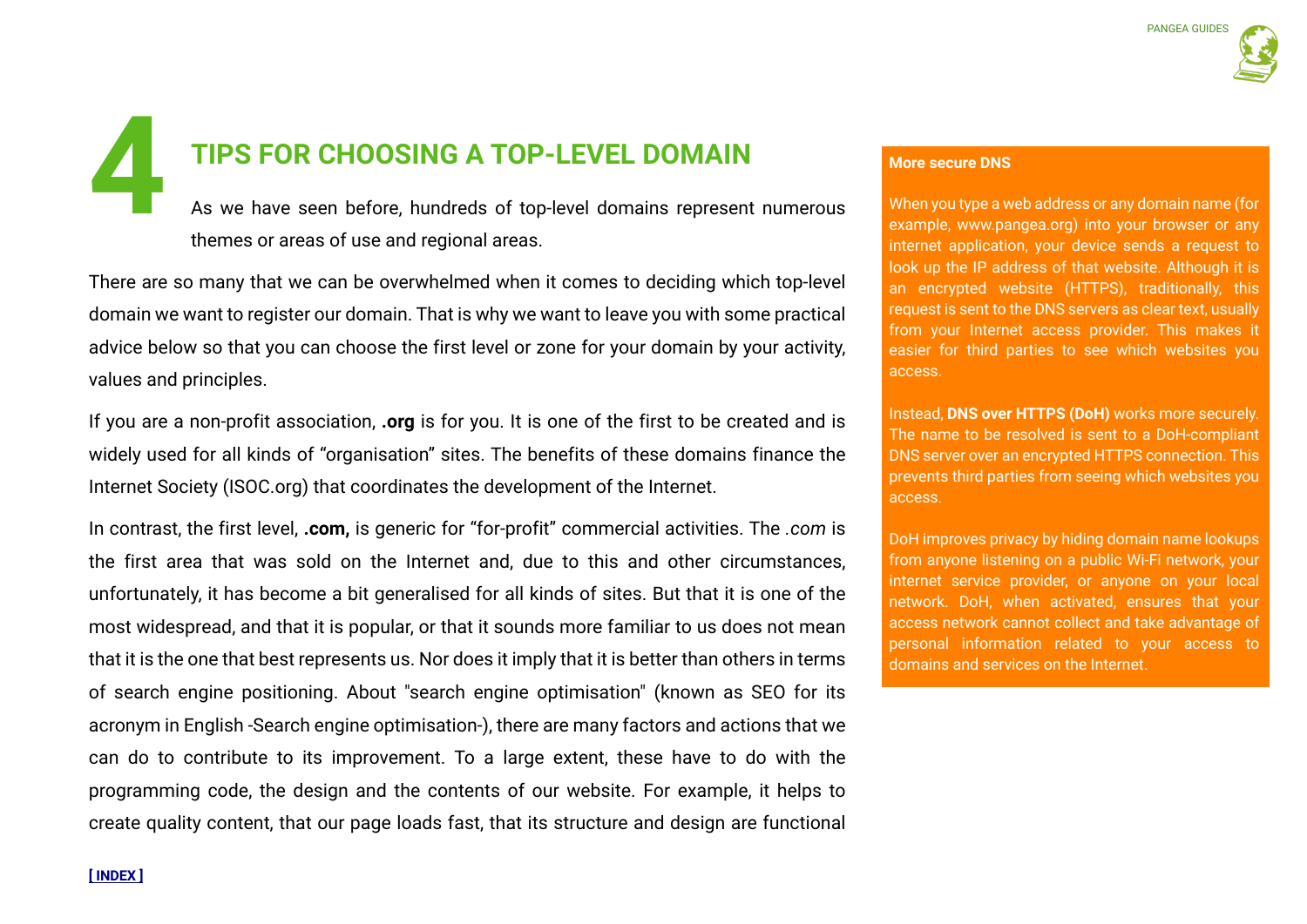and easy to access, create clear titles and descriptions of the content of our pages, use "meta" tags and keywords well, limit HTML and JavaScript *frames.* Furthermore, it also helps to have a good presence on social networks, have cross-links with websites with similar topics, participate in forums on the same topics, etc. All this can be achieved with any TLD.

Since 2015, non-governmental organisations also have the domains **.ong** and **.ngo** (which correspond to the acronym for Non-Governmental Organization, in Romance languages and English, respectively) to specify a little more about *.org* since it is one of the first TLDs has perhaps become too generic. These two are specific to non-governmental organisations and carry their intrinsic values (solidarity, ethics, sustainability, equality, equity, etc.)

But even being an organisation or entity of the social and solidarity economy, you may be interested in highlighting or highlighting other aspects through the first level domain you choose for your domain. For example, if you are interested in highlighting the geographical area to which your entity or project belongs, you have the regional first-level domains. In our closest area, we have:

> **.cat** - for Catalonia and the Catalan language and culture **.barcelona** - is the local extension for the city of Barcelona **.eus** - for the Basque Country and the Basque language and culture **.gal** - for Galicia and the Galician language and culture **.es** - for Spain **.eu** - for Europe

In addition to indicating your geographical area of action or belonging, these top-level domains highlight your language and culture.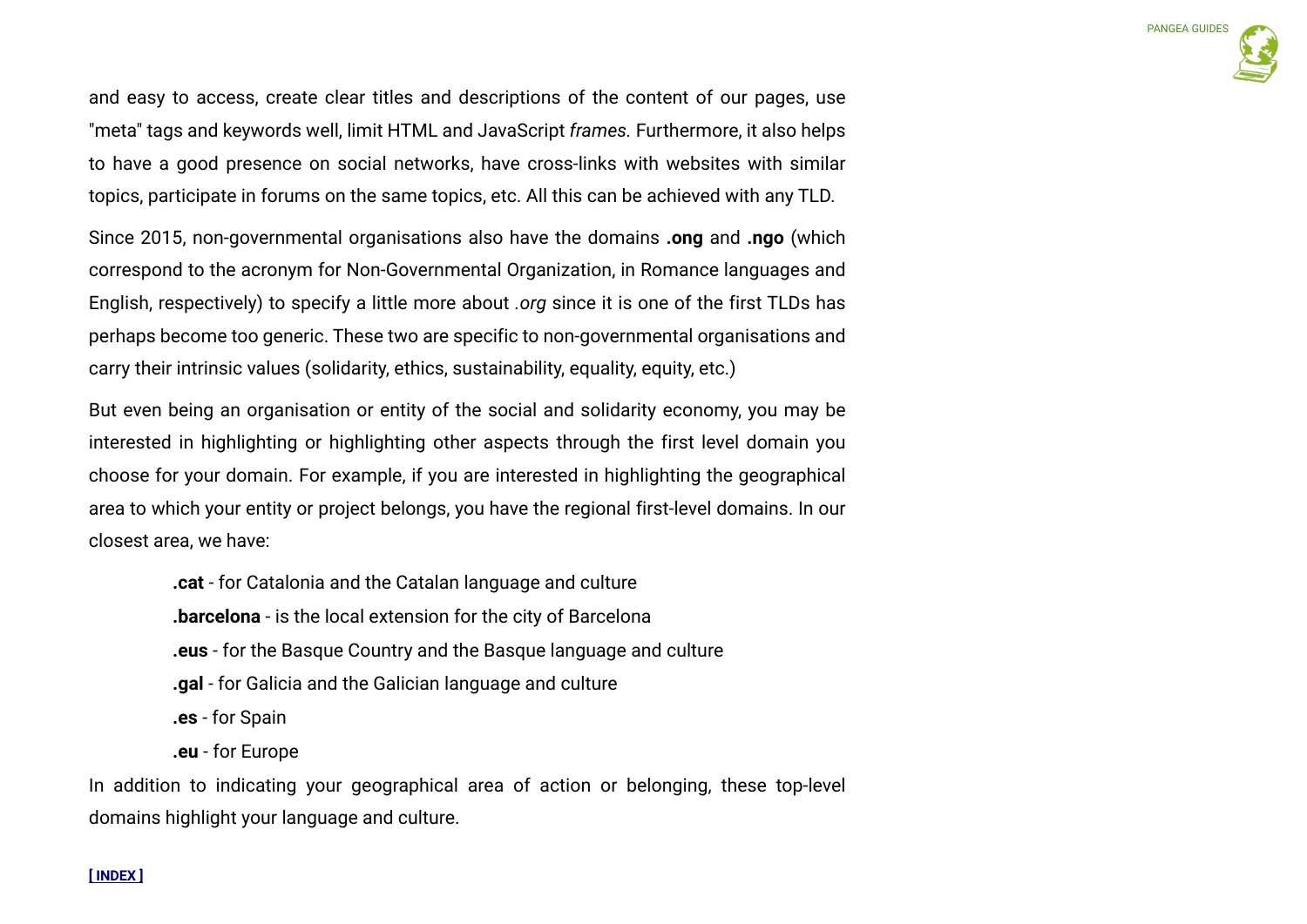If you are a cooperative, the natural domain is .**coop**. To register it, it is essential to be a cooperative organisation and duly registered. This is an essential requirement that must be demonstrated by passing validation procedures.

For example, if you are an organisation related to network technology, you could consider the extension .**net**. The top-level domain .**net** is the generic one for "network" sites of communication networks, although it is currently used for domains that express some concept of a network in general. Along with *.org* and *.com*, it is one of the first top-level domains sold on the Internet and is widespread for all kinds of sites. For many years, when there weren't as many possible top-level domains as there are today, it became something of a catch-all for when a name you wanted wasn't available elsewhere. Today, for technological issues, new extensions have appeared, such as:

the .**app**, intended for sites that offer applications

the generic .**tech**

the generic .**online**

the generic .**cloud** for services and promotion of the "cloud"

the generic .**digital** for digital themes

Another widely used top-level domain is the .**info**, generic for "information" sites. It has generalised to sites that offer information on various topics. It has become quite generic, although if your web pages offer information on a specific topic, you may find a specific extension. For example:

.**camera** for video-related topics

.**photos** generic and oriented to the world of photography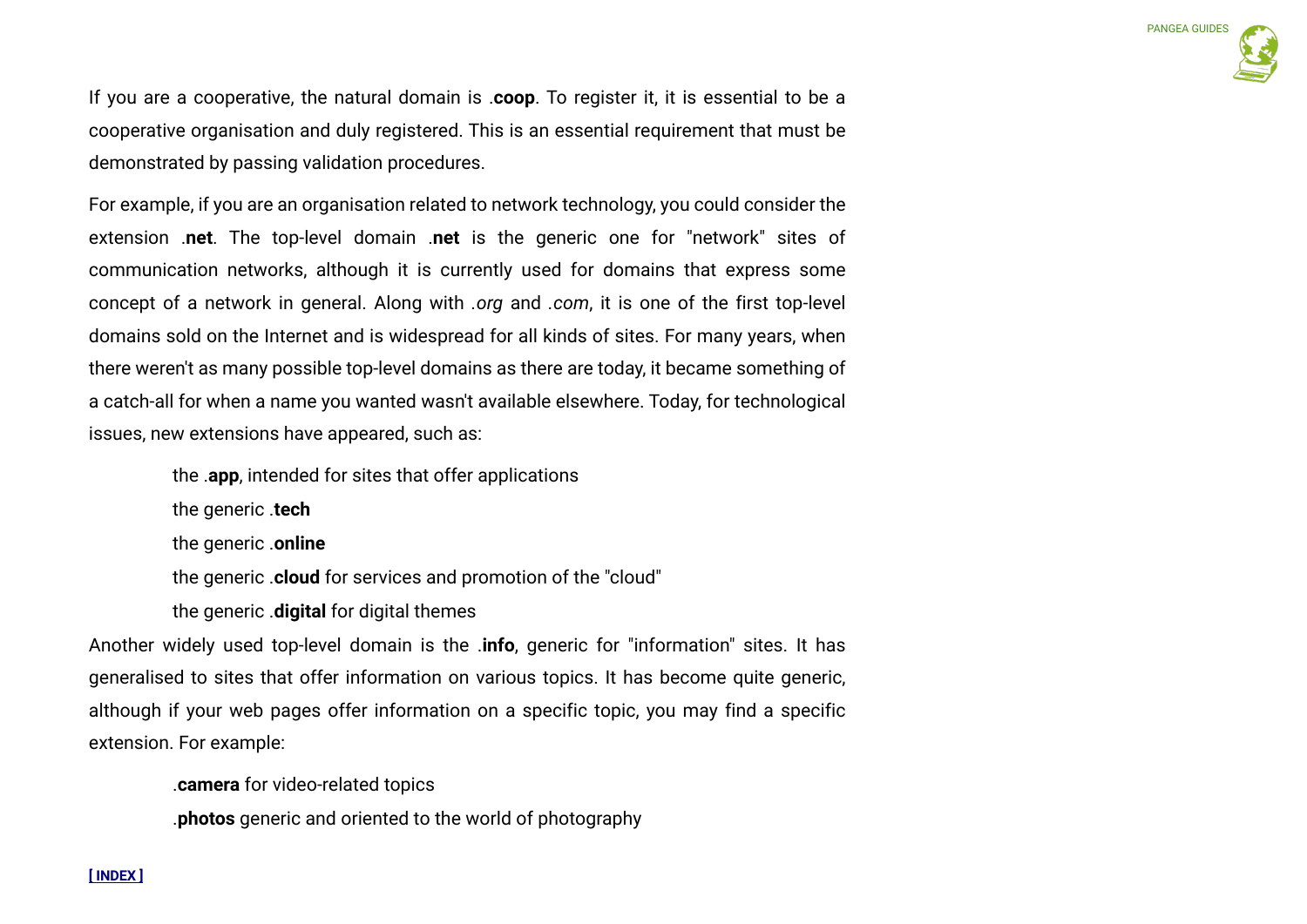.**photo** for professional photographers .**photography** oriented to the world of photography .**pictures** oriented to the world of photography and image .**house** "home" oriented .**catering** geared towards catering activities .**education** education-oriented .**courses** aimed at the education and training sector .**eco** an extension oriented to environmental issues .**energy** a generic extension for energy-related topics

The list of top-level domains is currently very long and continues to expand, so before choosing one, it is worth looking at what is available and seeing what best suits your needs.

Furthermore, an essential factor to consider is the price and the use restrictions. Not all extensions have the same price. This is marked by the Registry that manages it and depends on many factors: demand, the market they are aimed at, start-up costs, etc. That is why there are very cheap extensions and others with prohibitive prices. For example, the regional extensions of some tax havens may be worth a fortune, and some with notable names, because they are unique -for example, because they are the same name in different languages, etc.- are known as *premium domains* and usually have exorbitant prices.

There are also top-level domains with restrictions to register on them. For example,.**edu** is exclusive for universities and official educational entities, which in no way allows the registration of an entity or person that does not meet these requirements and can accredit it as required. Or the .**museum,** which is the exclusive one for museums or the .**gov,** which is only for US governments and public administrations, with stringent restrictions.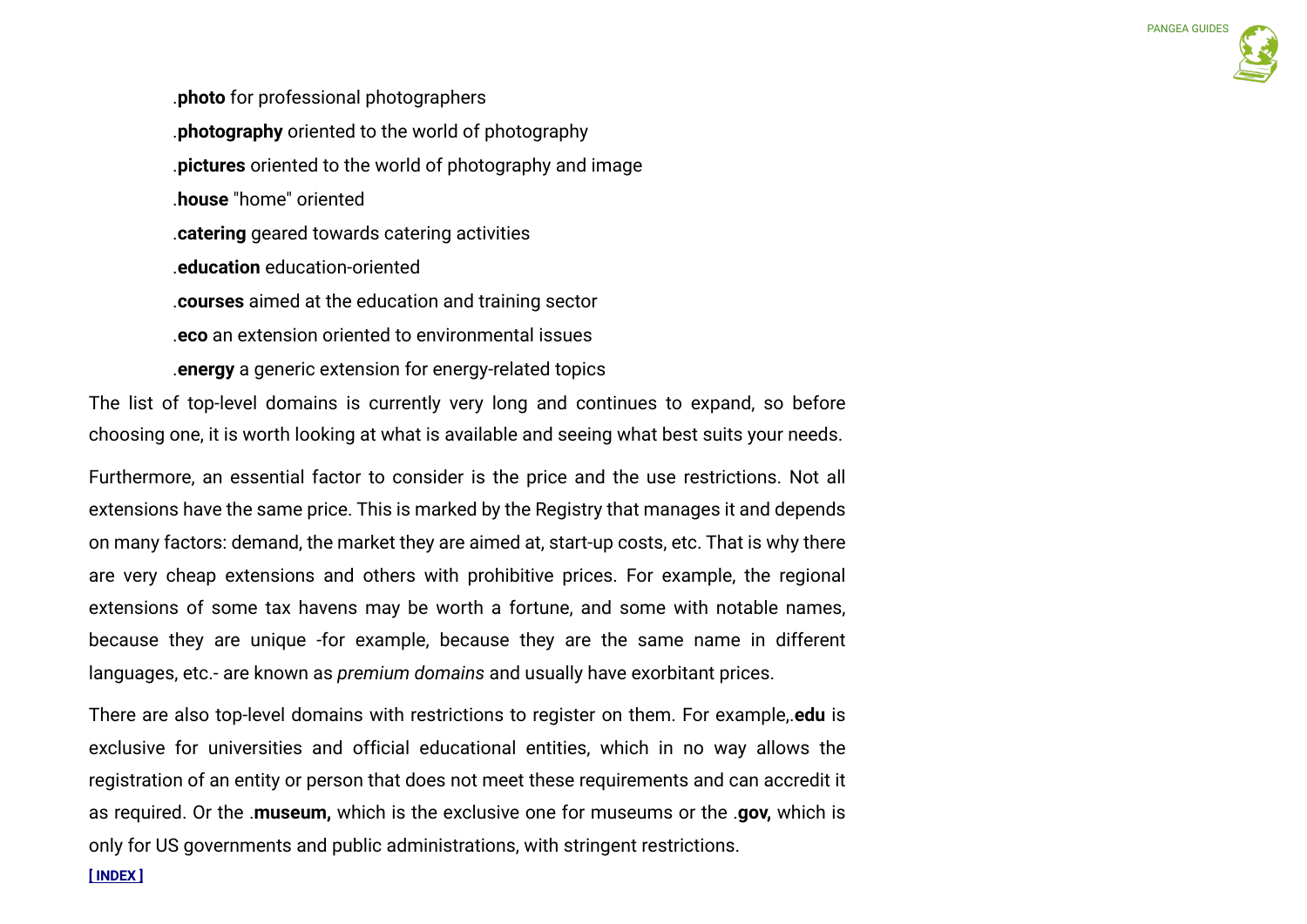**5**

# **MANAGEMENT AND MAINTENANCE**

Once we have our domain name registered, we need "someone" to make it work so we can use it on our website, with our emails, etc. This "someone" is the DNS server. Each domain must have at least one pair of DNS servers assigned to it. This is where your internet service provider comes in.

In Pangea, we offer our members the registration and hosting of domains. Pangea has available and maintains DNS servers where all the domains of Pangea and its partners and associates are configured (see Note 3). These DNS servers respond for all configured domains. When an Internet user wants to visit a website or send an email to one of them, they are in charge of responding and indicating to which machine to send the mail or to which one to request that web page so that the Internet user receives it.

Within the domain hosting service that Pangea offers its partners, we also renew the domain registration every year, paying the corresponding fee for it in its Registry on behalf of our partners. Domains are registered for at least one year, although they can be registered for more extended periods (this does not usually bring an improvement or reduction in price). We also manage the information that appears in the "Whois" directory and its privacy, trying to hide all the information of the member so that it is not publicly exposed.

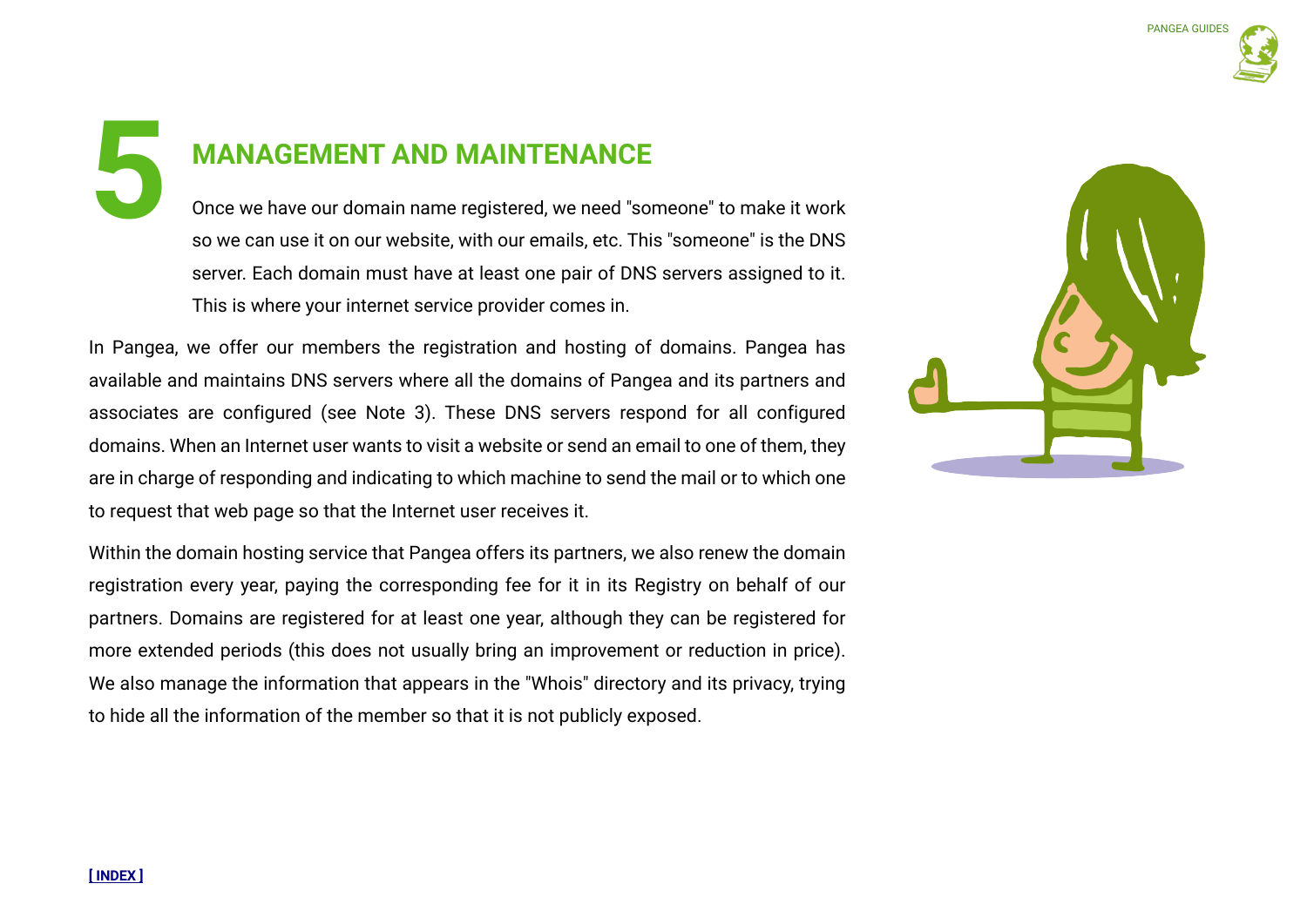

# **ADDITIONAL INFORMATION 6**

# **6.1 About IP addresses**

IP stands for "Internet Protocol" or Internet Protocol. This protocol is used for network devices to communicate with each other across the internet. TCP, UDP, DNS, HTTP, and SMTP are other protocols that regulate communications.

The IP protocol assigns a unique and unrepeatable address to each device that tries to communicate on the Internet, that is, the device's identity on the network. An IP address has a numerical format with four numbers, each between 0 and 255, separated by a point. An example of an IP address could be: 63.145.212.34

There are two types of IP addresses: public and private.

A public IP is an address assigned by your internet provider to be recognised on the Internet and to receive a response. Just as you can't drive your car out on the street without a license plate, you can't go to the internet without an address.

Usually, these IP addresses are reassigned by your internet access provider whenever you restart the router (router) or every so often. These IP addresses are known as dynamic IP addresses. If, for some reason (we have a server), we need always to have the same IP address, a static or fixed address for a device, we must contact the access provider and request that they assign it only to our router.

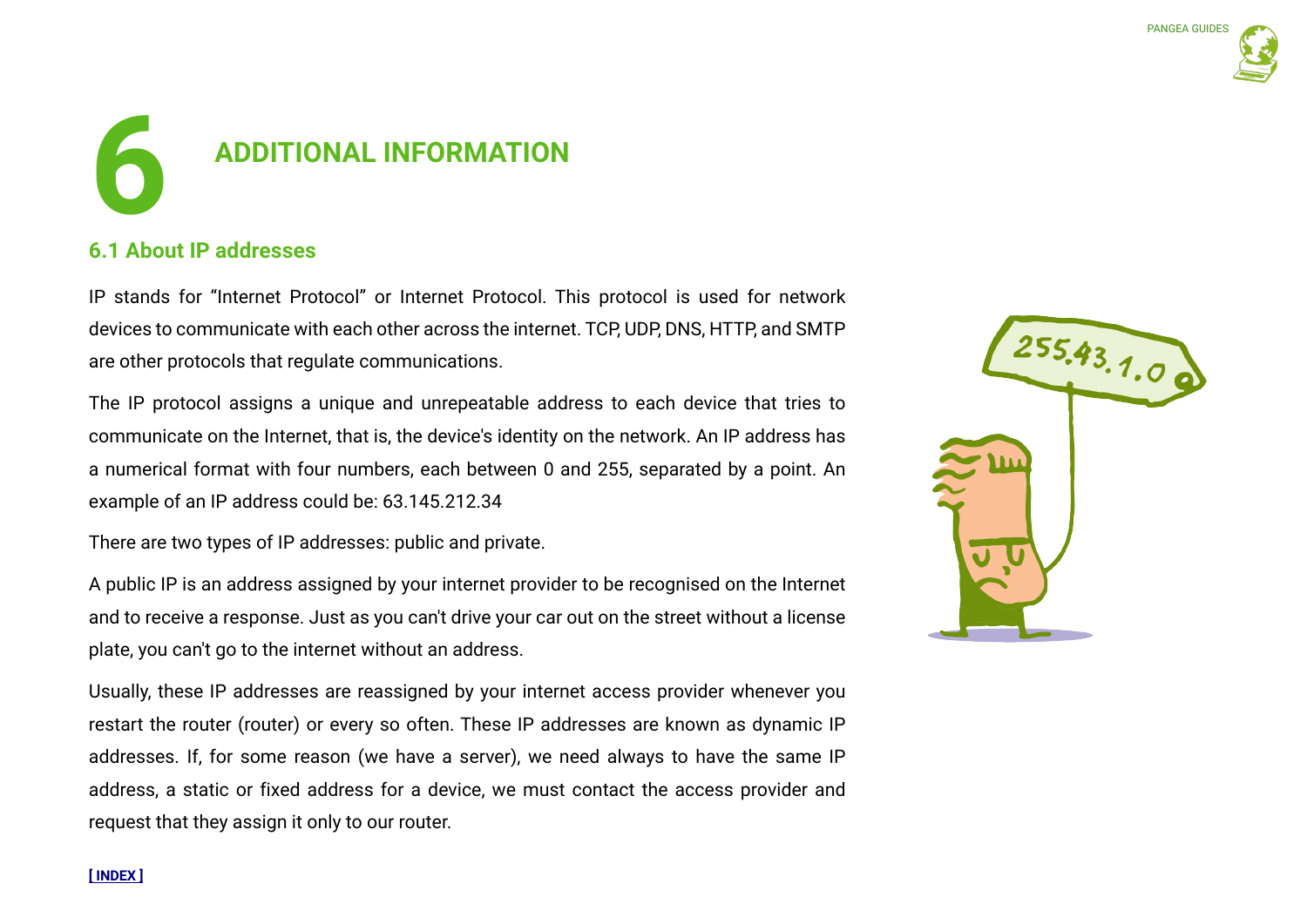A private IP address is the same as public IP address, except that it can only be used on a private network, our network, and is not accessible from the Internet. A typical example is a house where devices such as a computer, a mobile, and a television are connected to the same Wi-Fi or wired network. This network assigns a different private IP address to each device so that they can recognise each other. When these devices send IP packets to the internet, our router replaces the private address with its own public address and vice versa with the response. This is known as Network Address Translation or NAT. There are different ranges of private IP addresses that we will see below. For now, an example of what it would be like to have private IP addresses in a small home environment:

> Router: 192.168.0.1 Mom's Mobile: 192.168.0.10 Dad's mobile: 192.168.0.11 My mobile: 192.168.0.13 Printer: 192.168.0.12 Tablet: 192.168.0.98

The private IP address ranges that we can use in any private network, since they are not seen from the outside, start with 10, 172.16 … 172.31, 192.168.0 … 192.168.255.

The most common private network range starts with 192.168. However, on the internet, you never see your device's private IP address but your router's public IP, as if all traffic originated from it.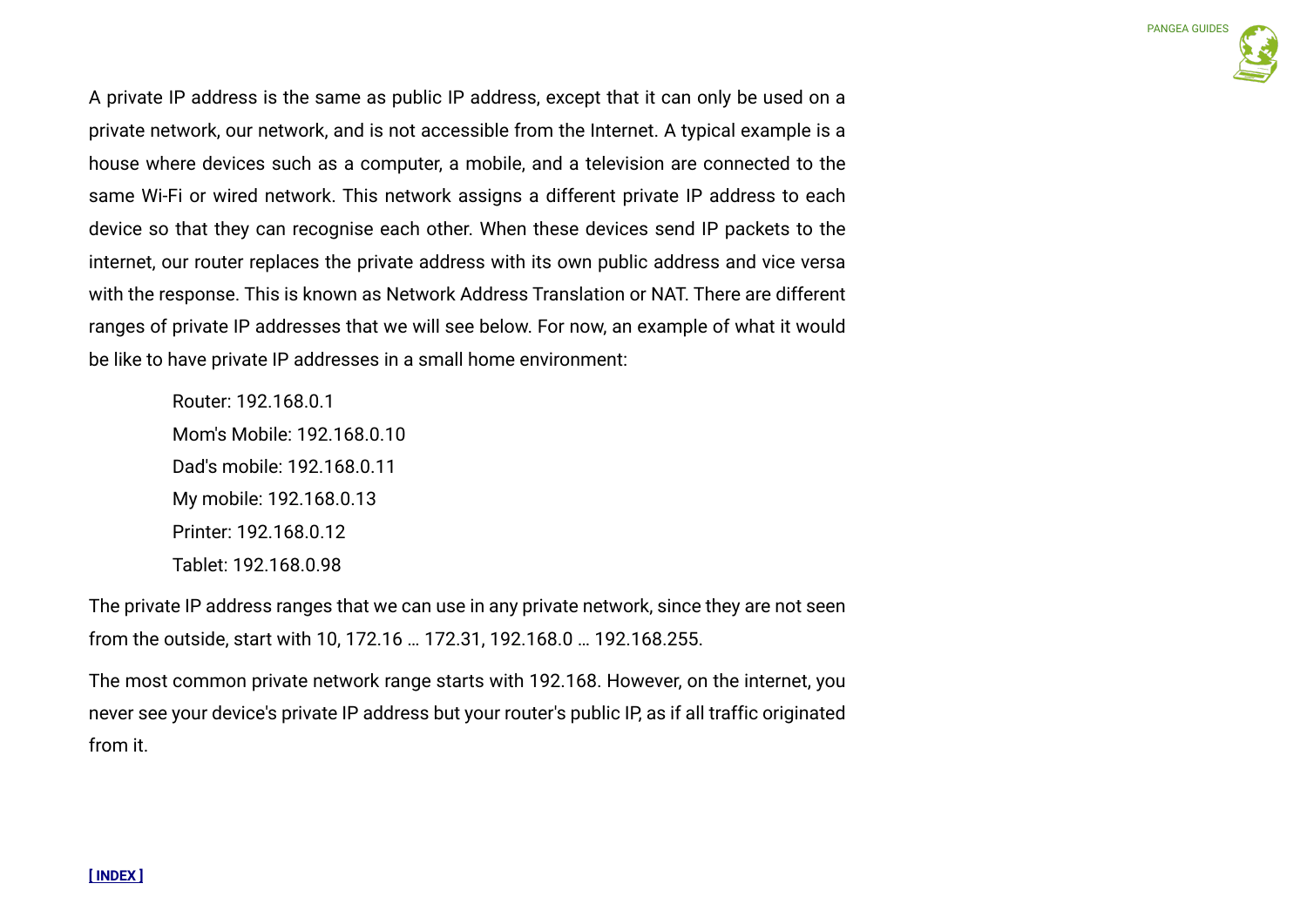# **6.2 ICANN**

ICANN - Internet Corporation for Assigned Names and Numbers - https://www.icann.org/en

ICANN is a non-profit organisation created on September 18, 1998, to take over tasks performed by the IANA and manage the DNS. It is headquartered in California and is subject to that state's laws.

ICANN is an organisation that operates internationally and is responsible for managing the distribution of IP protocol addresses, protocol identifiers, coordination of DNS management and the administration of its root servers.

ICANN is dedicated to preserving the stability of the Internet through consensus-based processes. ICANN coordinates the DNS to guarantee the unique resolution of names; in this way, users can find all IP addresses without problems.

Today, ICANN is formally organised as a non-profit public utility corporation.

# **6.3 WHOIS**

WHOIS (from the English "who is") is a protocol and a database that allows determining the owner of a domain name or an IP address on the Internet. WHOIS lookups can be performed either through a command-line utility or through many public web pages that allow such lookups. These pages rely internally on the WHOIS protocol to connect to a WHOIS server and make requests.

Some problems that can arise from the information that appears in the WHOIS are:

# **WHOIS**

WHOIS (from the English who is, "who is") is a protocol and a database that allows determining the owner of a domain name or an IP address on the Internet. WHOIS lookups can be performed either through a commandline utility or through a multitude of public web pages that allow such lookups. These pages still rely internally on the WHOIS protocol to connect to a WHOIS server and make requests.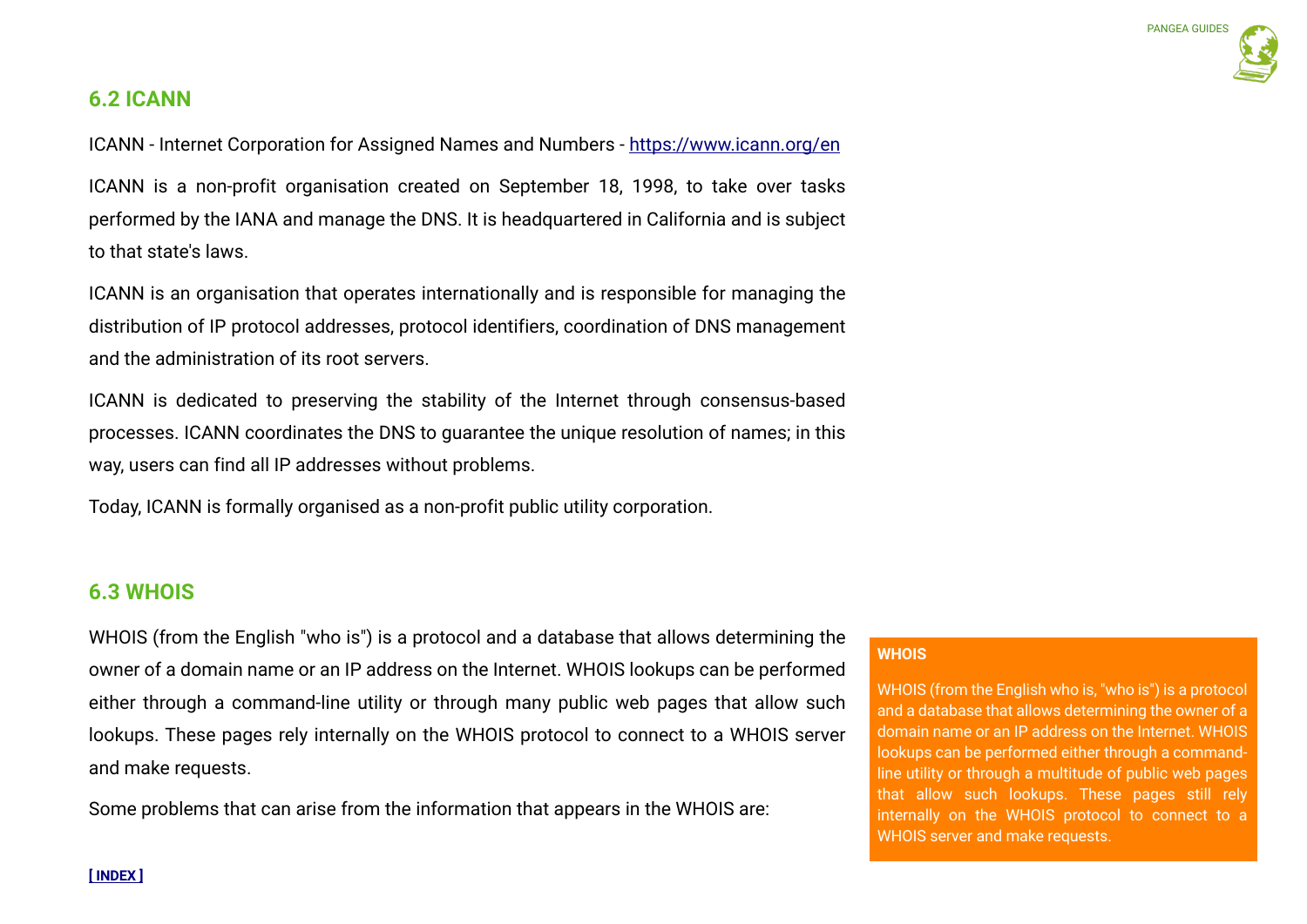**Privacy:** The registrar's contact details appear, including phone numbers and addresses. This information is publicly available on the Internet.

**Spam:** Spammers routinely capture email addresses in the text of responses from WHOIS servers. Some servers include Captcha-type systems, where users must enter the letters that appear in an image (to avoid massive automated queries).

**Support for non-English scripts:** it was not written for an international audience. A WHOIS server cannot tell which text encoding it uses.

**Lack of a centralised list of WHOIS servers:** There is no list of all WHOIS servers. Therefore, the people who write WHOIS tools must find or build their list.

Each server responds in a slightly different format, so it is difficult to extract the information from each field automatically.

That is why private Whois exists so those who wish to can prevent their contact details from being publicly accessible through the WHOIS system.

There are several types of services:

**Privacy service:** the client registers the domain with their actual data, but said data is not revealed to the WHOIS queries; instead, empty data is returned or replaced by texts indicating that the data is not accurate for privacy reasons.

**Intermediary service (proxy in English):** The provider registers the domain name in its name and grants the client a license to use it. Thus, the domain provider's contact information is published instead of the customer's.